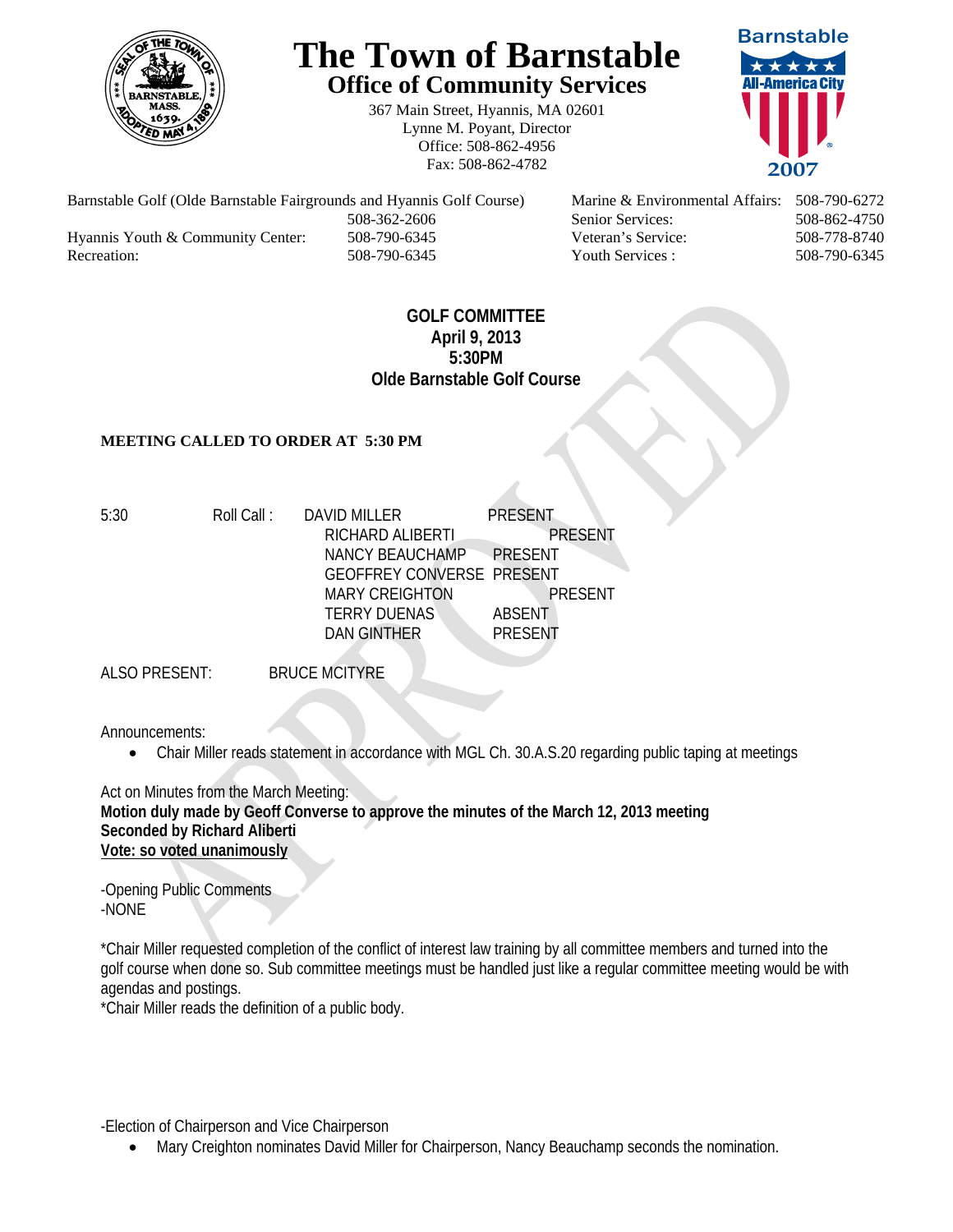VOTE: all in favor so voted unanimously

- Geoff Converse nominates Mary Creighton for Vice Chairperson, Nancy Beauchamp seconds
- VOTE: all in favor so voted unanimously
	- CLOSED

STATUS PRESENTED BY Bruce McIntyre – Director of Golf Operations

-Refreshment Carts

 At this point it is in the licensing dept. addendum made on leases. It has been a long process but we are moving forward. Earliest by May 20<sup>th</sup> for meeting to submit to licensing board then to the state.

\*Chair Miller states that Ian Philbrick is now running the Cranberry Valley concession.

-Bruce: Ian's contract ends 12/31/13 and we will have to re bid the contract out

-Dick asked if we have to take the lowest bid

-Bruce states there is much more criteria that goes into it than just the lowest bid

-IT Update

We will have something rough to look at in the next few weeks

-Hyannis Renovation

• Nothing new to report at this time

New Business

- Chair Miller hands out advisory board mission statement<sup>1</sup> to the golf committee and attendants of the meeting
- Bruce mentions we will have the start the talks about the golf rates for FY14 earlier this year because the laws have changed in the state of Massachusetts
- Dan Ginther asked about our rental clubs and if we had any programs where companies can come in and give free clubs to try there product as rentals because he was at a facility in Florida that did that.
- Bruce states Roman is having a demo day and June with Taylormade and that is a good time to see the new clubs

-Manager/Superintendent Report Presented by Bruce

- New cart fleet is in at OBF
- We have a new Division Assistant Nick Lussier at the courses who started this month
- Seasonal employees are started to come back in maintenance and pro shop
- Men's room updates have been completed at OBF
- It is time for spring clean up at the courses
- Next week we will be aerating Hyannis golf course with Olde Barnstable to follow
- Irrigation is now back on with no major leaks discovered
- We will be having a demo day at Hyannis golf course on June 2
- This was a tough winter we are finally starting to see things turn around a little. The last week of March was good and April is getting better
- We have a new review in Golf and Leisure Cape Cod Magazine, pick up a copy at either pro shop when you get a chance and take a look at it.

\*Dick Aliberti asked why some of the yardage markers went missing over the winter? The Coyotes have been eating them answered Bruce and they will be replaced this spring.

Discussion:

• Mary Creighton asked how the memberships are coming in